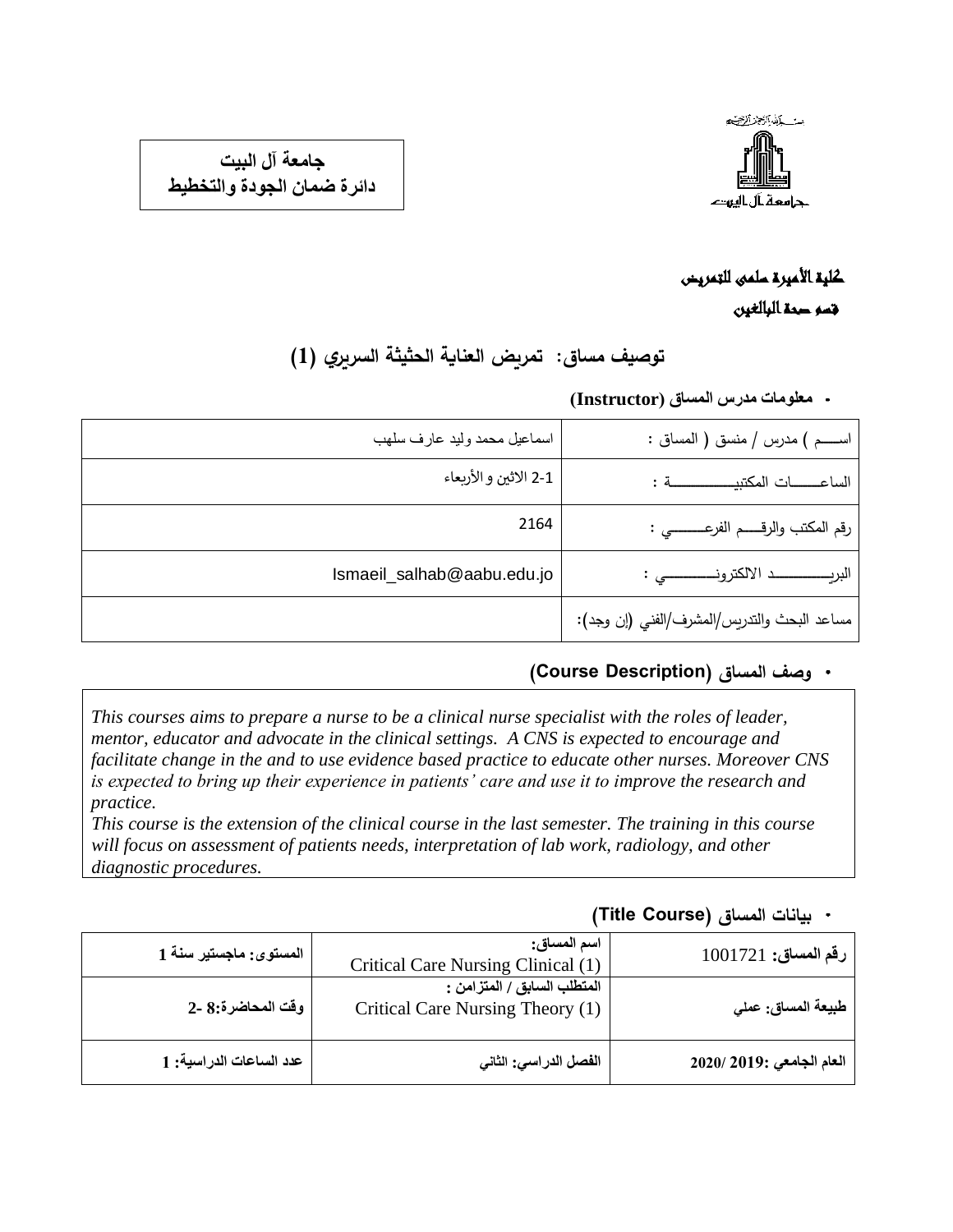## **أهداف المساق)Objectives Course )**

| Demonstrate proficiency in the assessment of physical and psychosocial aspects of the critically ill<br>patients with special focus on cardiac, respiratory and neurologic diseases. |  |
|--------------------------------------------------------------------------------------------------------------------------------------------------------------------------------------|--|
| Demonstrate proficiency in providing effective and advanced nursing care required for critically ill<br>patients                                                                     |  |
| Collaborate with other health care professionals and participate in decision making regarding<br>patients' care.                                                                     |  |
| Utilize observations, experience, and research findings in patients' care                                                                                                            |  |
| Develop effective and therapeutic communication skills                                                                                                                               |  |
| Develop effective writing skills                                                                                                                                                     |  |

 **)Intended Student Learning Outcomes( التعلم مخرجات )المعرفة والمهارات والكفايات(**

يفترض بالطالب بعد دراسته لهذا المساق أن يكون قادرا على:

- Apply theoretical knowledge from nursing and other disciplines to evaluate health status of adult patients experiencing critical health disruptions.
- Deal with critically ill patients in critical units such as ICU and CCU.
- Apply evidence based practice for guidance and decision making in clinical field.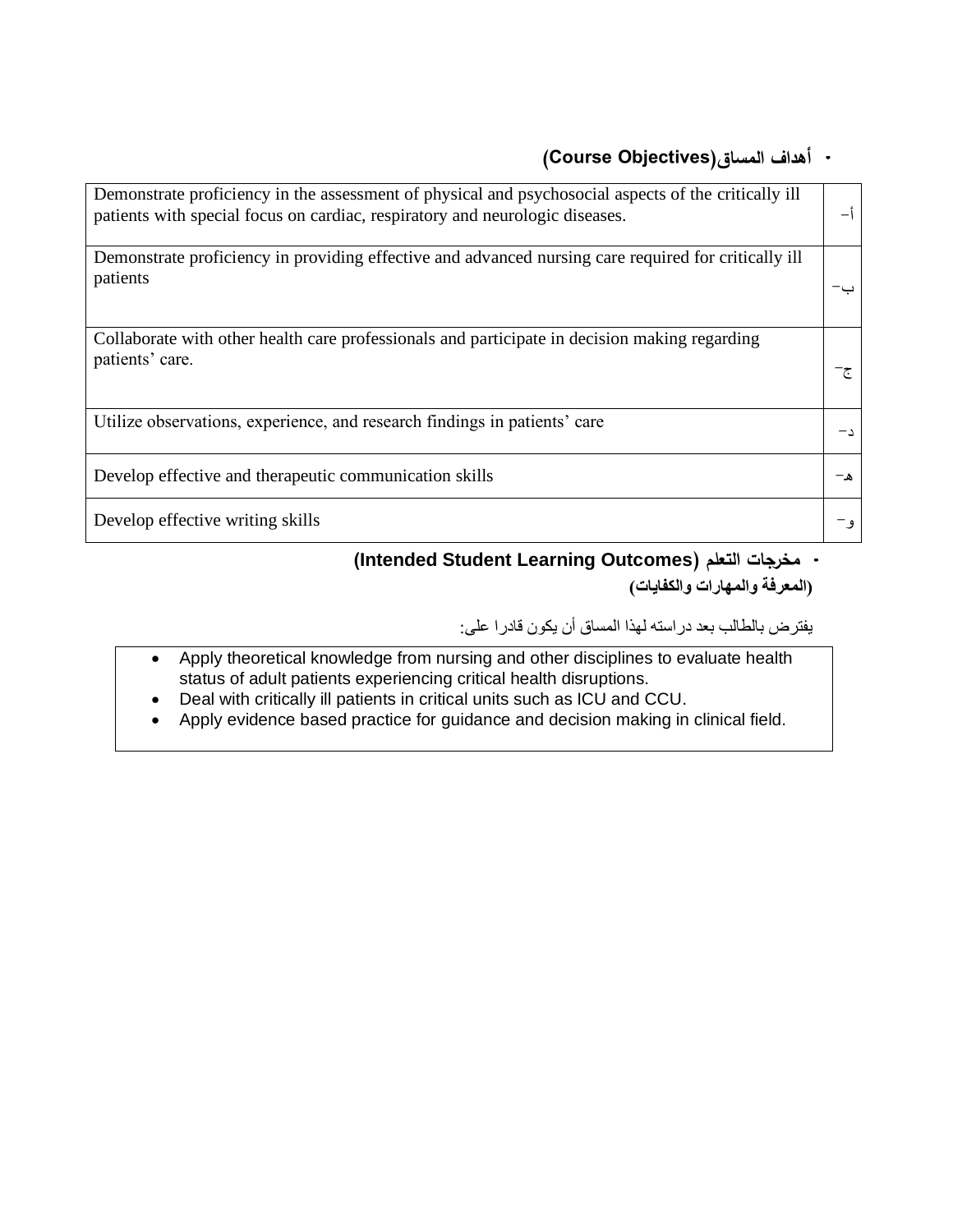# **محتوى المساق )Content Course )**

| الموضـــــوع                                  | الأسبوع         |  |  |
|-----------------------------------------------|-----------------|--|--|
| Orientation                                   | الأول 4/2       |  |  |
| ECG                                           | $11/2$ الثاني   |  |  |
| <b>ECG</b>                                    | $18/2$ الثالث   |  |  |
| <b>ACLS</b>                                   | الرابع 25/2     |  |  |
| Cardiac Cath                                  | الخامس 3/3      |  |  |
| الامتحان الأول                                |                 |  |  |
| Thombolytic therapy                           | $10/3$ السادس   |  |  |
| Mechanichal ventilator                        | السابع 17/3     |  |  |
| Care of unconciouse patients & ICP monitoring | الثامن 24/3     |  |  |
| Pacemaker                                     | التاسع 31/3     |  |  |
| الامتحان الثاني                               |                 |  |  |
| Case study                                    | العاشر 7/4      |  |  |
| Case study                                    | الحادي عشر 14/4 |  |  |
| Case study                                    | الثاني عشر 21/4 |  |  |
| Revision                                      | الثالث عشر 28/4 |  |  |
| الامتحان النهائى                              | الرابع عشر 5/5  |  |  |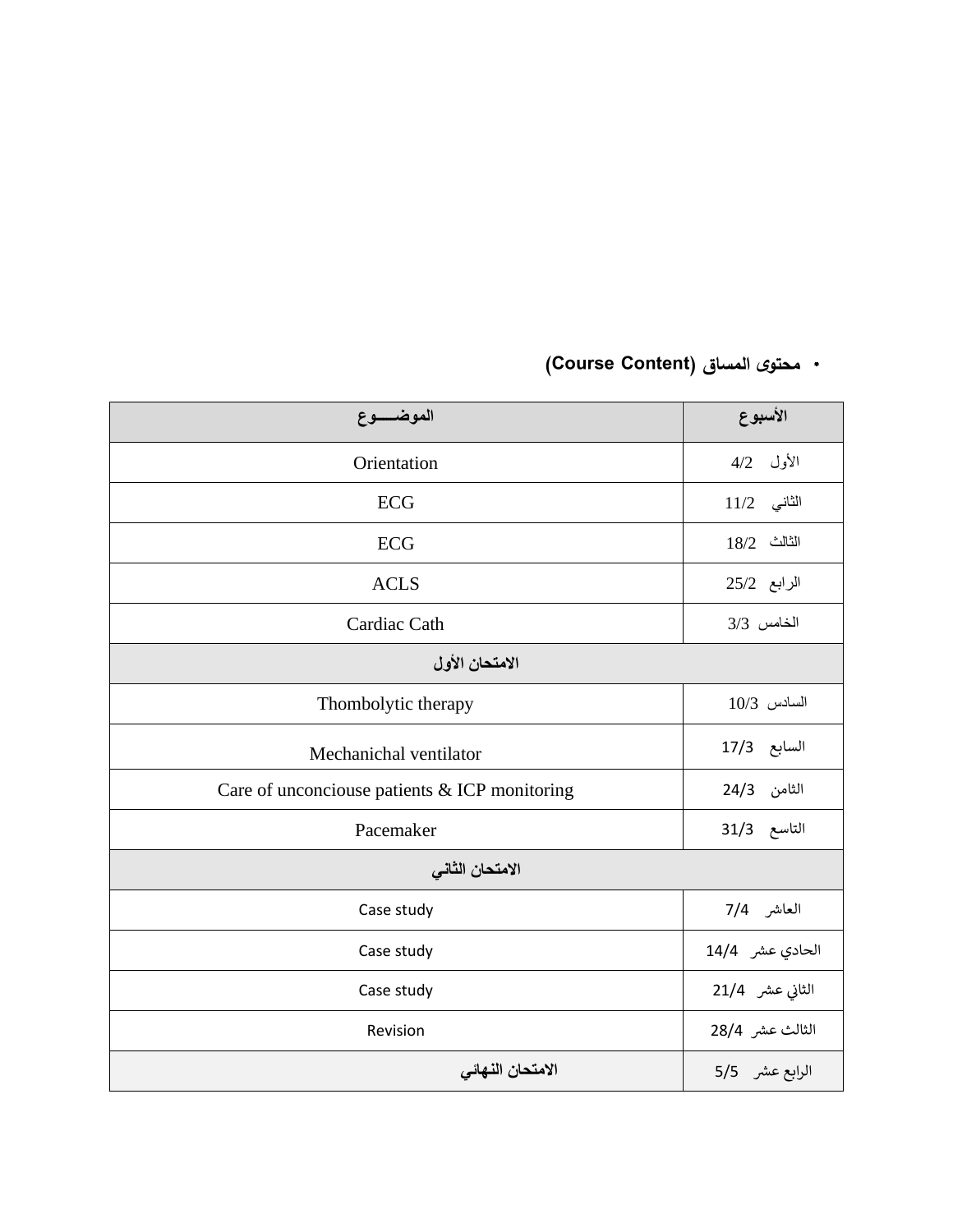## **است ارتيجيات التعليم والتعلم وطرق التقويم**

## **)Teaching and learning Strategies and Evaluation Methods(**

| نوع التقويم/القياس<br>.<br>(امتحان/عروض صفية/مناقشة/واجبات) | أنشطة التعلم                            | استراتيجيات<br>التدريس | مخرجات التعلم                                                                                                                                                       | ٽ |
|-------------------------------------------------------------|-----------------------------------------|------------------------|---------------------------------------------------------------------------------------------------------------------------------------------------------------------|---|
| Quiz                                                        | Application                             | Nursing round          | Apply theoretical knowledge<br>from nursing and other<br>disciplines to evaluate health<br>status of adult patients<br>experiencing critical health<br>disruptions. |   |
| Clinical Exam                                               | Hospital<br>Clinical<br><b>Training</b> | Patient<br>interview   | Deal with critically ill patients<br>in critical units such as ICU,<br>and CCU                                                                                      | 2 |

## **تقييم الطلبة )Assessment)**

| توزيع الدرجات لكل أسلوب | توقيت التقييم                              | الأساليب المستخدمة                                                               |
|-------------------------|--------------------------------------------|----------------------------------------------------------------------------------|
| %25                     | خلال الفصل                                 | 1. أعمال الفصل (حضور)<br>Attendance, punctuality, professionalism,<br>activities |
| %25%                    | خلال الفصل                                 | 2. الامتحان الأول<br>Student presentation $15\% + \text{Log } 10\%$              |
| %20                     | الأسبوع العاشر و حتى<br>الاسبوع الثاني عشر | 3. الامتحان الثاني ( Case Study)                                                 |
| %30                     | الأسبوع الرابع عشر                         | 3. الامتحان النهائي ( امتحان كتابي )                                             |

### **الكتاب المقرر )Book Text)**

| المرجع الرئيس            | Critical Care Nursing: A Holistic Approach                 |
|--------------------------|------------------------------------------------------------|
| المولف                   | Morton, P., Fontaine, D., Hudak, C., & Gallo, B.           |
| المناشر                  | Lippincott Williams & Wilkins                              |
| السنة                    | 2017                                                       |
| الطبعة                   | 11th                                                       |
| الموقع الالكتروني للمرجع | https://shop.lww.com/Critical-Care-Nursing/p/9781496315625 |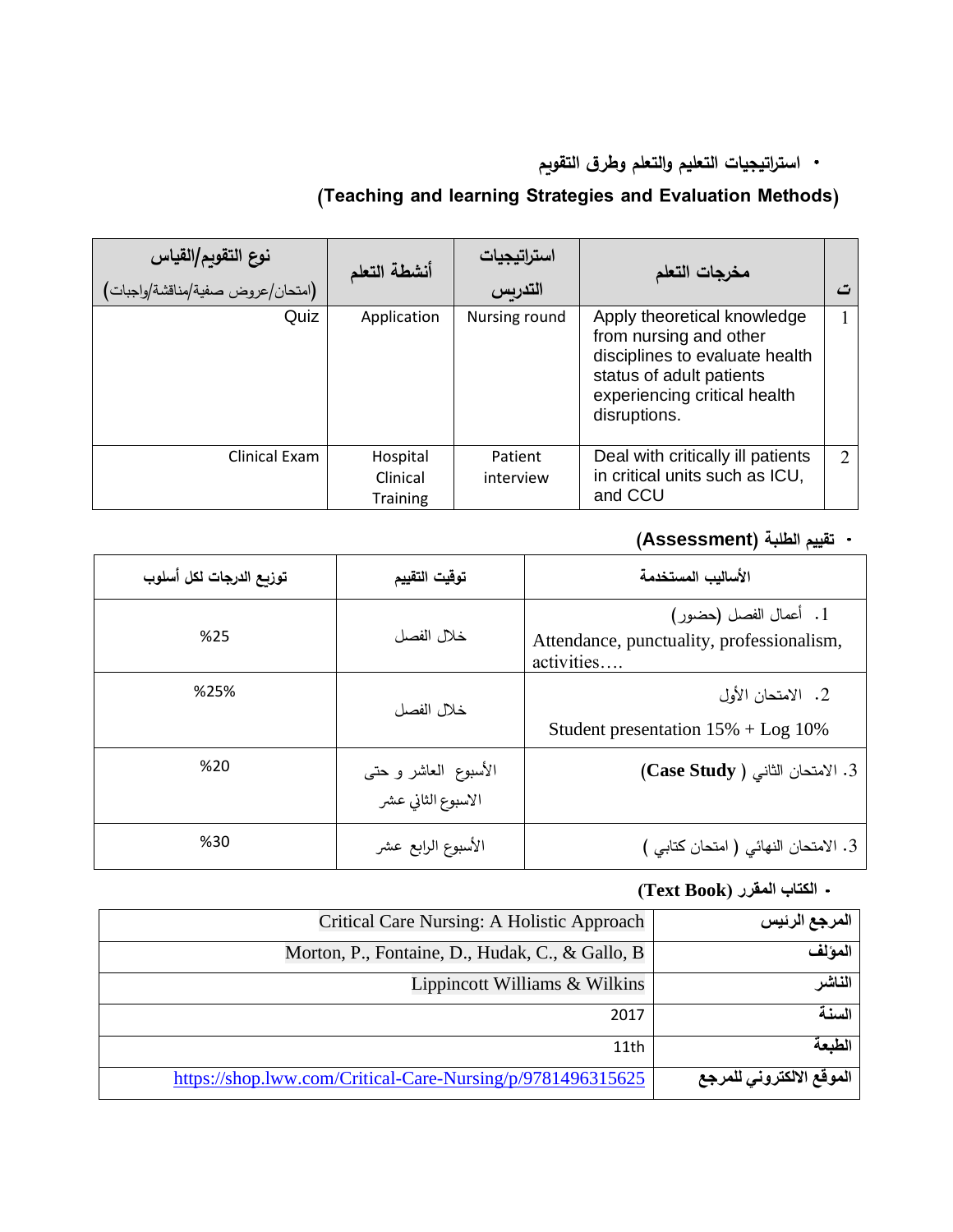# **المراجع اإلضافية )References( )وتشمل الكتب والبحوث المنشورة في الدوريات او المواقع االلكترونية(**

| $-1$ | https://international.heart.org/en |
|------|------------------------------------|
| $-2$ | https://www.webmd.com              |
| $-3$ | https://www.drugs.com/             |

| <b>Additional Notes</b>                                                                                                                                                                                                                                                                                                                                                                                                                                                    |  |  |  |
|----------------------------------------------------------------------------------------------------------------------------------------------------------------------------------------------------------------------------------------------------------------------------------------------------------------------------------------------------------------------------------------------------------------------------------------------------------------------------|--|--|--|
| <b>Faculty/Student Responsibilities</b>                                                                                                                                                                                                                                                                                                                                                                                                                                    |  |  |  |
|                                                                                                                                                                                                                                                                                                                                                                                                                                                                            |  |  |  |
| 1. Students are expected to be proactive and to participate in sharing knowledge, thoughts and<br>suggestions to facilitate learning.                                                                                                                                                                                                                                                                                                                                      |  |  |  |
| 2. Zero tolerance on absenteeism or late attendance                                                                                                                                                                                                                                                                                                                                                                                                                        |  |  |  |
| Be prepared with all required equipments: stethoscope, pen, pencil, pharmacology book, )<br>3.                                                                                                                                                                                                                                                                                                                                                                             |  |  |  |
| Punctuality and creativity are would be highly appreciated especially when submitting<br>4.<br>assignments                                                                                                                                                                                                                                                                                                                                                                 |  |  |  |
| Maintain professionalism and appropriate communication within the group<br>5 <sub>1</sub>                                                                                                                                                                                                                                                                                                                                                                                  |  |  |  |
|                                                                                                                                                                                                                                                                                                                                                                                                                                                                            |  |  |  |
| <b>Examination Policy:</b><br>a written exam will be made at the end of this semester that worth 50%                                                                                                                                                                                                                                                                                                                                                                       |  |  |  |
| <b>Attendance Policy:</b>                                                                                                                                                                                                                                                                                                                                                                                                                                                  |  |  |  |
| Students are expected to attend all class. A health provider's statement may be requested to validate<br>absences in excess of 2 days. The student must assume responsibility for missed clinical day content.<br>Excessive absences may result in a grade of (35%) being awarded for this course.<br><b>EACH STUDENT SHOULD BE ABLE TO MAKE 23 EXTRA SHIFT PER</b><br>SEMESTER,  EACHSHIFT EQUALS 8 CLINCAL HOURS AND A FORM SHOULI<br>FILLED AND SIGNED FOR THIS PURPOSE |  |  |  |
|                                                                                                                                                                                                                                                                                                                                                                                                                                                                            |  |  |  |

**Communication Devices:**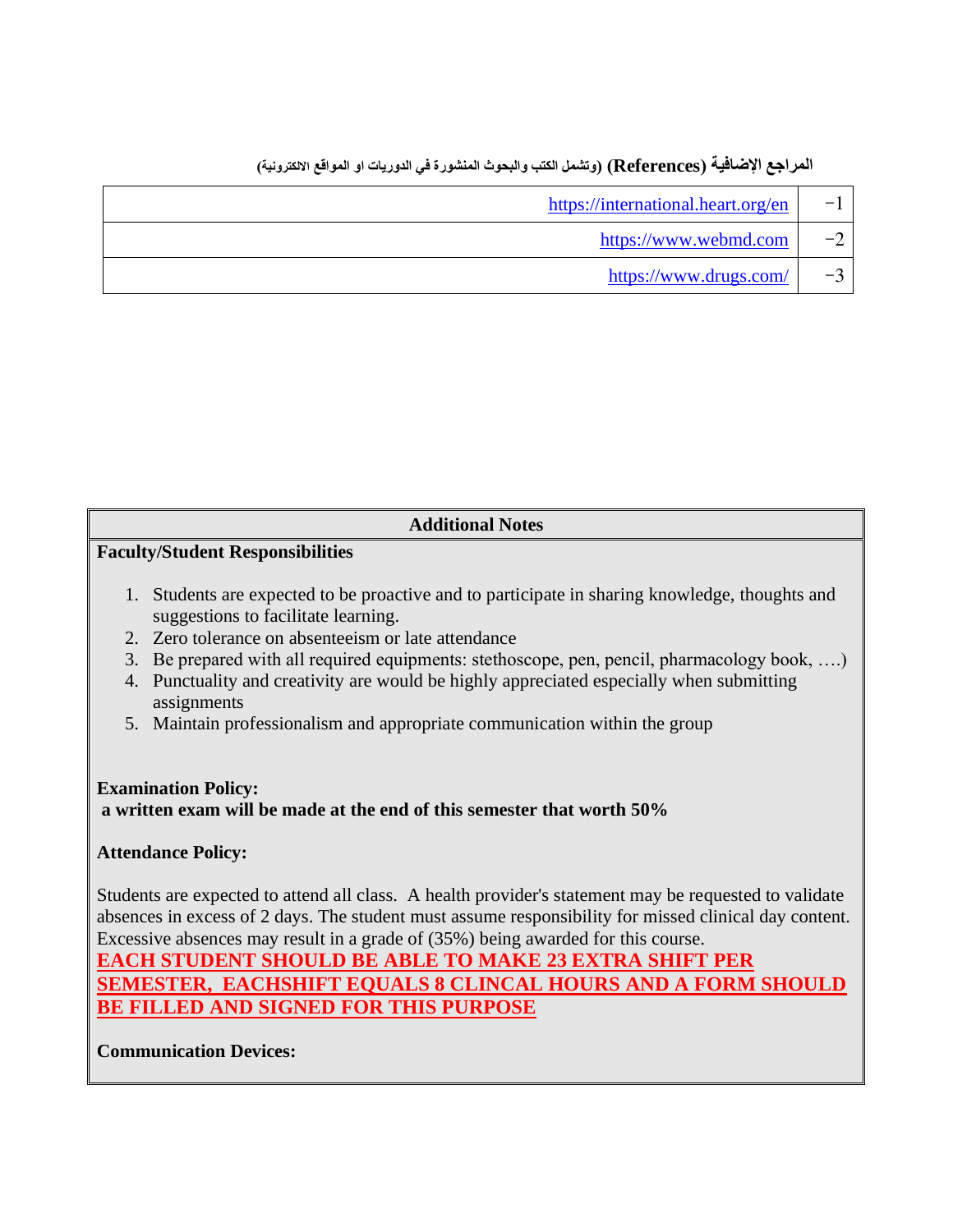All communication devices including cell phones and pagers must be turned off while in the clinical day

#### **Assignments**

Late assignments will not be accepted and 0 points may be assigned to the activity, unless prior authorization has been given by the lead faculty.

#### **PLAGIARISM**

Plagiarism is defined as "the act of representing the ideas, words, creations, or work of another as one's own." Should a student be found plagiarizing in a paper, nursing care plan, or log, the student will be reported by the faculty member to the Chair of the Nursing Department and follow the process described in the university's instructions. Plagiarism is a serious offense in academia and may result in expulsion from the university.

#### **DO NOT USE** *WIKIPEDIA* **AS A REFERENCE ON ANY ASSIGNMENT OR DISCUSSION IN THIS COURSE OR ANY NURSING COURSE.**

**Participation** : active participation in the lecture, attendenace, self readings (articles and books) The first and the final exam will involved self-readings: the students responsibity to read selected parts from the course and the articles. These readings will be distributed through emails and assigned from the book.

## **Appendix II: Evaluation criteria for case study**

#### **1. Case definition**

A-Definition (5%) B-Signs and symptoms (5%) C-Causes (5%)) D-Pathophysiology (5%) E-Diagnostic test (5%) F-Medical management (10%) G- IV Fluids, I&O, MV(5%)

### **2. Case Study**

A-Assessment (15%) -------------including patient health history, subjective and objective data . B-Nursing Diagnosis.(15%) C-Planning (10%) D-Interventions.(15%) E-Evaluation (5%)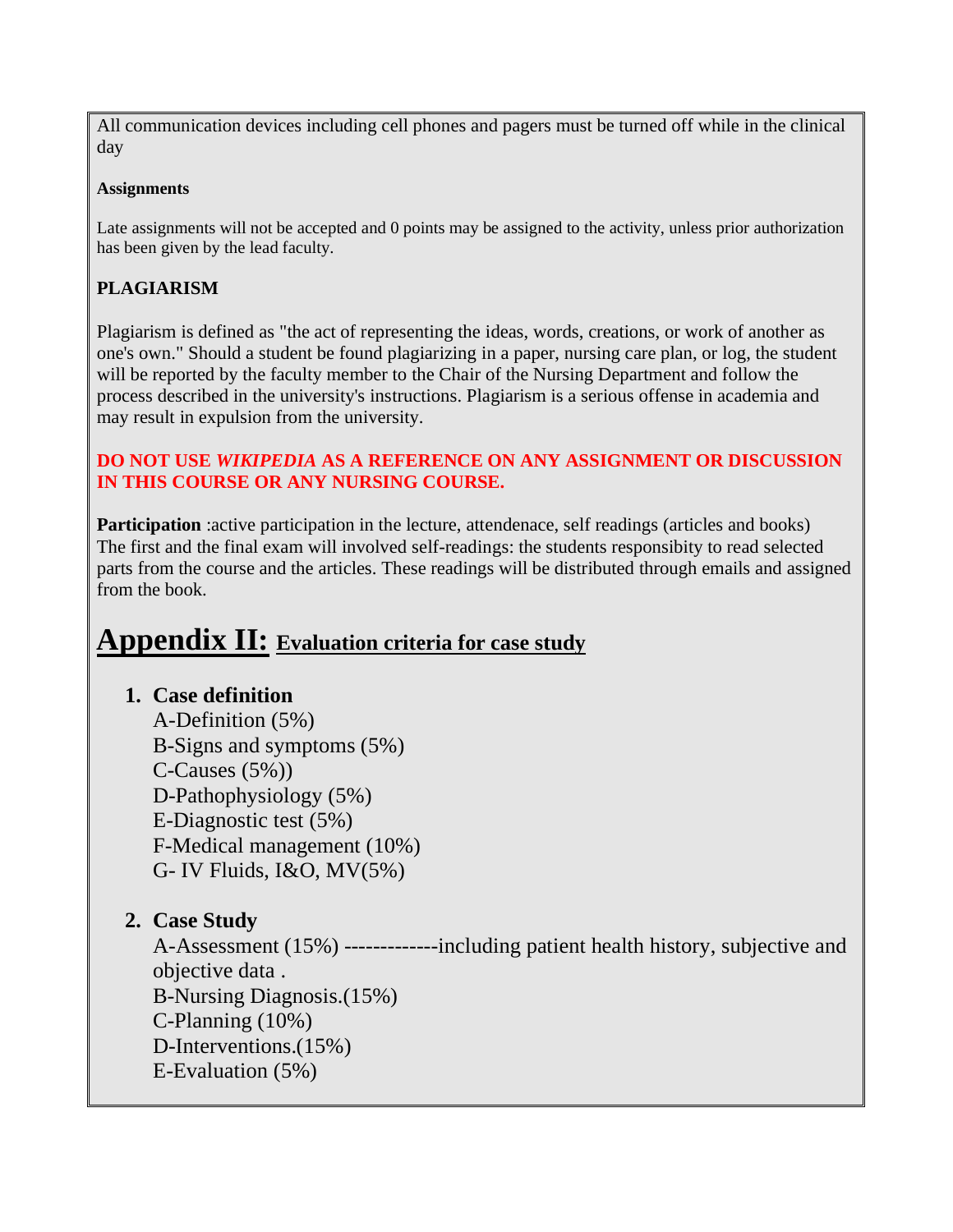# **Appendix III: Extra shift form**

| مصادقة مدرس المساق |
|--------------------|
|                    |

#### **Al Albayt University School of Nursing Extra shift Form**

| توقيع رئيس القسم و |
|--------------------|
| ختم ادارة المستشفى |

...............................

*Student is expected to attend 2 clinical days per requirements of accreditations specified by the Ministry of Higher Education with total of 23 extra shift, each shift equals 8 clinical hours. Students is free to pick whichever hospital, ward, and shift that fits his/her schedule,* 

*however this form must be signed by the head of that ward* 

Student Name and ID number:

| <b>Extra</b><br>shift | <b>Unit/Ward</b> | <b>Date</b> | <b>Shift</b> | Head nurse/ in charge<br>nurse signature |
|-----------------------|------------------|-------------|--------------|------------------------------------------|
|                       |                  |             |              |                                          |
| 2                     |                  |             |              |                                          |
| 3                     |                  |             |              |                                          |
| 4                     |                  |             |              |                                          |
| 5                     |                  |             |              |                                          |
| 6                     |                  |             |              |                                          |
| 7                     |                  |             |              |                                          |
| Q                     |                  |             |              |                                          |